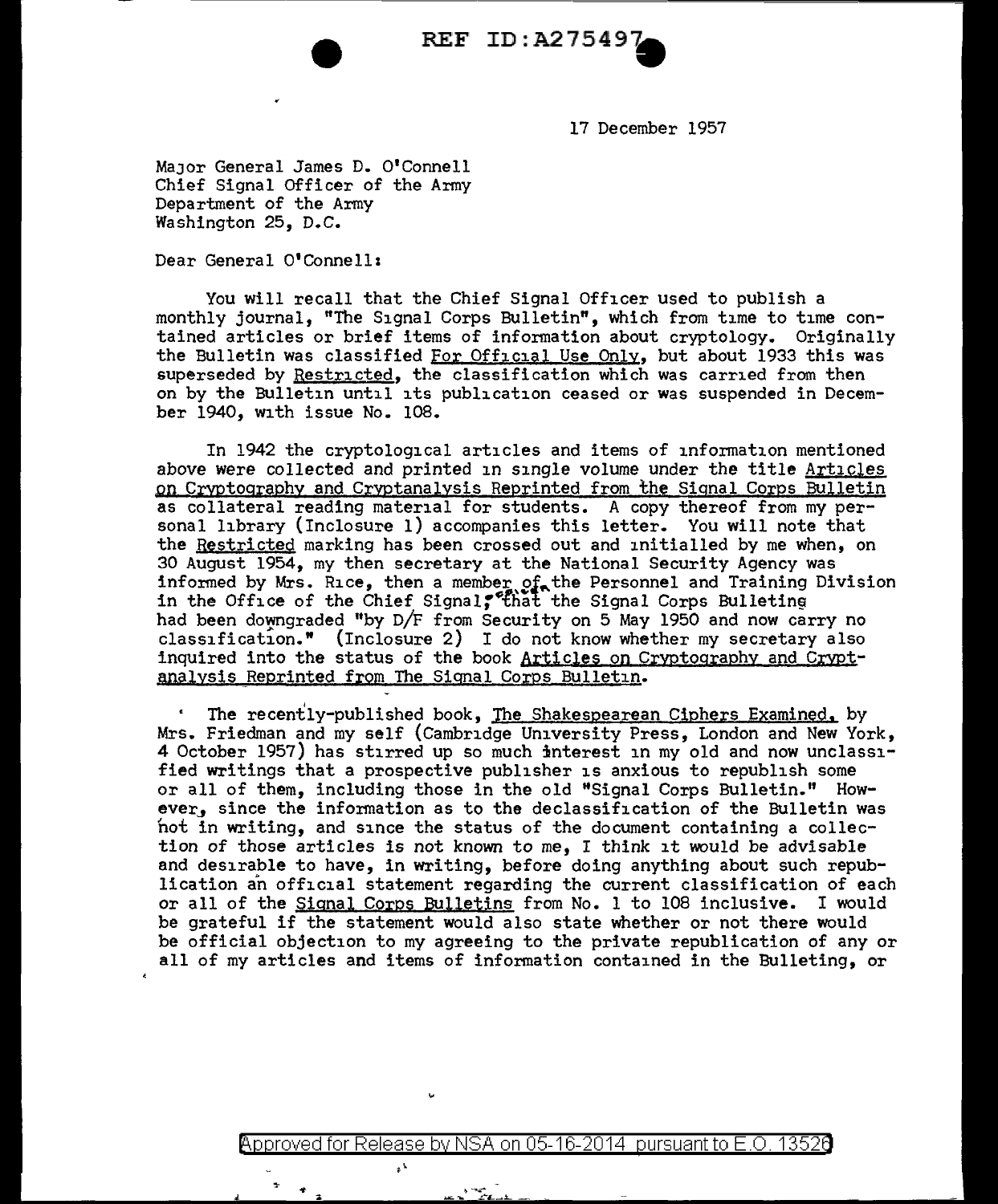

of the collection of them as contained in the document entitled Articles on Cryptography and Cryptanalysis Reprinted from The Signal Corps Bulletin.

I would certainly agree that a republication of the articles should not carry anything on the title page which might convey or be considered or deemed to be an attempt to convey the idea that the republished material is an official document, although a prefatory note indicating the source of the material would certainly be desirable.

The situation outlined above applies equally to my brochure Elements of Cryptanalysis, which was published by the Chief Signal Officer in 1923 as Training Pamphlet No. 3, and was classified For Official Use Only. When informed as to its present classification was requested (see Inclosure  $2)$ my secretary was informed that the Signal Corps had no record of such a publication. A copy of this brochure, also from my personal library, accompanies this letter (Inclosure 3). The brochure is now so old that it is regarded as being a "classic". It is only of historical significance, of course, and valuable only to collectors of cryptologic literature. A private republication of this old and quite obsolete document would, I know, be welcomed by collectors.

It would therefore be very much appreciated if a statement substantially similar to that suggested in the case of the Signal Corps Bulletins and in the case of Articles on Crvptoqraphy and Cryptanalysis Reprinted from the Signal Corps Bulletin would be included in the statement I request.

In addition to the foregoing, there are two or three more of my technical brochures which were classified and published by the Chief Signal Officer and which would now also constitute interesting material for republication in a collection of my early and now, I hope, entirely unclassified writings in the field of cryptology. One, for example, is entitled The Zimmermann Telegram of January 16, 1917, and its Cryptographic Background. (Inclosure 4). This brochure was written in collaboration with the late Dr. Charles J. Mendelsohn, a former colleague and friend whose manuscript Writings and miscellaneous noted on cryptologic subJects were entrusted to me when I was appointed literary executor of his estate upon his sudden death in 1939. The aforementioned brochure on the Zimmermann telegram was published by the Chief Signal Officer in 1938 as a Confidential document; but on 1 April 1946 its classification was changed to Restricted, When the letter classification was eliminated in 1953, some classified documents were upgraded, some were downgraded, and some were made unclassified. It would be desirable for me to have the official statement I am requesting for the documents mentioned above include or also cover the Zimmermann telegram brochure and any or all of my other brochures which accompany this letter and are listed in Inclosure 5.